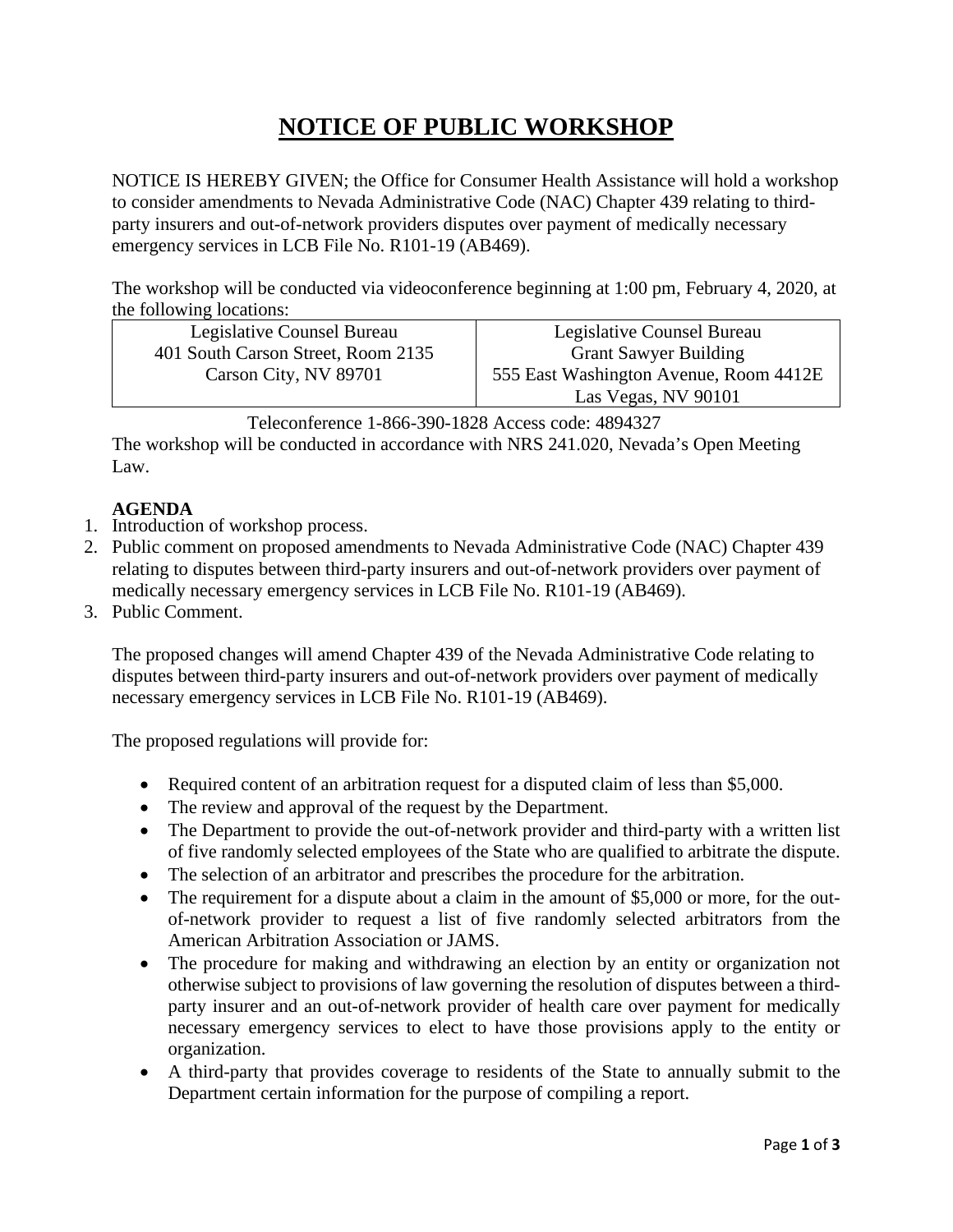Members of the public may make oral comments at this meeting. Persons wishing to submit written testimony or documentary evidence may submit the material to Carrie Embree at:

#### Aging and Disability Services Division 3416 Goni Road Suite D-132 Carson City, NV 89706 FAX (775) 687-0574

We are pleased to make reasonable accommodations for members of the public who have disabilities and wish to attend the meeting. If special arrangements for the meeting are necessary, please notify Laryna Lewis at (775) 687-5956 as soon as possible and at least one business day in advance of the meeting. If you wish, you may e-mail her at [Larynalewis@adsd.nv.gov.](mailto:Larynalewis@adsd.nv.gov)

Supporting materials for this meeting are available at 3416 Goni Road, D-132, Carson City, NV 89706, or by contacting Laryna Lewis at (775) 687-5956, or by e-mail: [Larynalewis@adsd.nv.gov](mailto:Larynalewis@adsd.nv.gov) 

A copy of the regulations and workshop information can also be found on-line by going to: Nevada Aging and Disability Services Division:

### <http://dhhs.nv.gov/Programs/CHA/>

#### <http://adsd.nv.gov/>

A copy of this notice has been posted at the following locations:

- 1. Aging and Disability Services Division, Carson City Office, 3416 Goni Road, Suite D-132, Carson City, NV 89706
- 2. Aging and Disability Services Division, Las Vegas Office, 1860 East Sahara Ave., Las Vegas, NV 89104
- 3. Aging and Disability Services Division, Reno Office, 9670 Gateway Drive, Suite 200, Reno, NV 89521
- 4. Aging and Disability Services Division, Elko Office, 1010 Ruby Vista Drive, Suite 104, Elko, NV 89801
- 5. Nevada State Library and Archives, 100 North Stewart Street, Carson City, NV 89706
- 6. Desert Regional Center, 1391 South Jones Blvd., Las Vegas, NV 89146
- 7. Sierra Regional Center, 605 South 21st Street, Reno, NV 89431
- 8. Rural Regional Center, 1665 Old Hot Springs Road, Carson City, NV 89706
- 9. State Legislative Building, 401 S. Carson Street, Suite 3138, Carson City, NV 89701
- 10. Grant Sawyer State Office Building, 555 E. Washington Ave., Suite 4401, Las Vegas, NV 89119
- 11. Department of Health and Human Services, 4126 Technology Way, Suite 100, Carson City, NV 89706

Notice of this meeting is also posted on the Internet: [https://ADSD.NV.gov,](https://adsd.nv.gov/) and [https://notice.nv.gov](https://notice.nv.gov/) and has been sent to the Legislative Counsel Bureau. Copies may be obtained in person, by mail, or by calling (775) 684-5956.

Per NRS 233B.064(2), upon adoption of any regulations, the agency, if requested to do so by an interested person, either prior to adoption or within 30 days thereafter, shall issue a concise